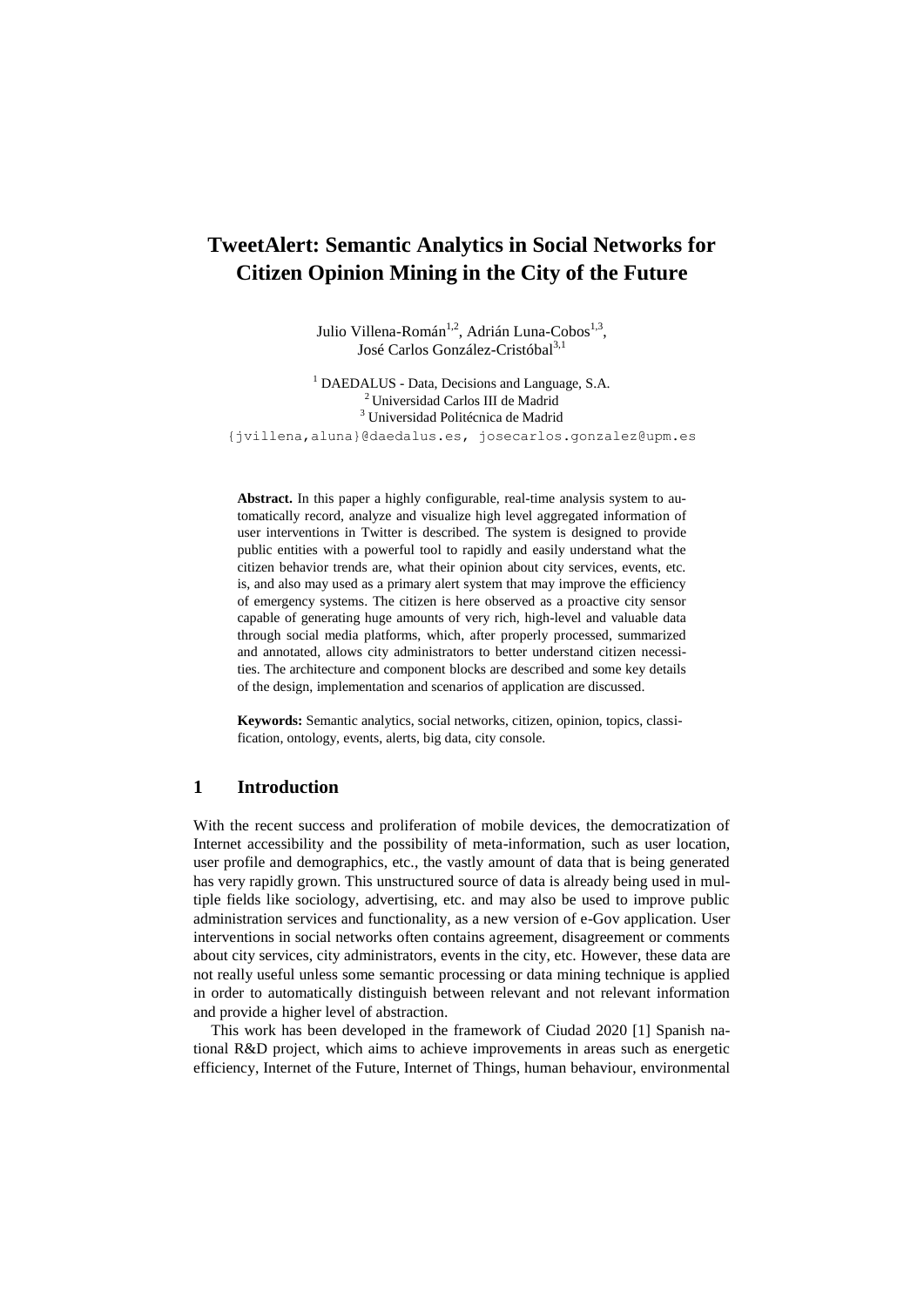sustainability and mobility and transport, in order to design the City of the Future. The project proposes a new city model designed for the citizen –*ad civitates civis*– that aims to include citizen reality into the city decisions.

Usually, the final objective of the government decisions is the citizen welfare. However, it is not always an easy task for the administration services to quickly identify the most important facts that their citizens are facing, to correctly scale them regarding their relative importance according to what citizens think about them, or just to be quick enough to recognize recent issues that may suddenly appear. In such cases, citizen opinion mining will be a key factor to identify and later solve such concerns. Therefore, the citizen is observed here from a dual point of view: on the one hand as the main user of the services that the city offers, and on the other hand, as a proactive city sensor capable of generating huge amounts of data through social media platforms. The citizen sensor is an innovative way to capture high-level heterogeneous information, very descriptive and with great value, especially when considering aggregations. If the city administrators get to properly analyze such vast amount of data coming from Social Media, they will be able to better know trends, generate hypotheses over urban behaviour models in order to improve municipal management policies, bringing them closer to the actual reality of the citizens, thus, turning them into real actors within management mechanisms of smart cities.

In such process of data understanding and mining, technologies to analyze natural language allow to semantically analyze citizen interventions in social media such as Twitter. The aim of our system is to provide city promoters with a powerful tool to rapidly and easily understand what the citizen behavior trends are, what their opinion about city services, events, etc. is, and finally to provide them a primary alert system that may improve the efficiency of emergency systems. In the same way, but applied to a smaller scale as what we propose here, the system could be used to track public services Twitter profiles' and collect user opinion about e.g., e-Gov sites or applications, allowing them to act more quickly to possible lacks of usability, services failures, etc.

The rest of the paper presents the system description and architecture, and further explores the details of each block that composes the system. Finally, a discussion and future work section with insights to improve the system currently in the development branch are presented.

# **2 System Architecture**

We present a highly configurable, real-time analysis system to automatically record, analyze and visualize high level aggregated information of user interventions in Twitter that may be used by public entities to better understand citizen necessities. The system is composed by four main components, shown in Figure 1.

The central component is the *datawarehouse*, the core information repository that is able to store the high volume of data that the system manages and also provides advanced search functionality to be able to exploit the information. The system is based on Elasticsearch [\[2\]](#page-8-1), which is a flexible and powerful open source, distributed,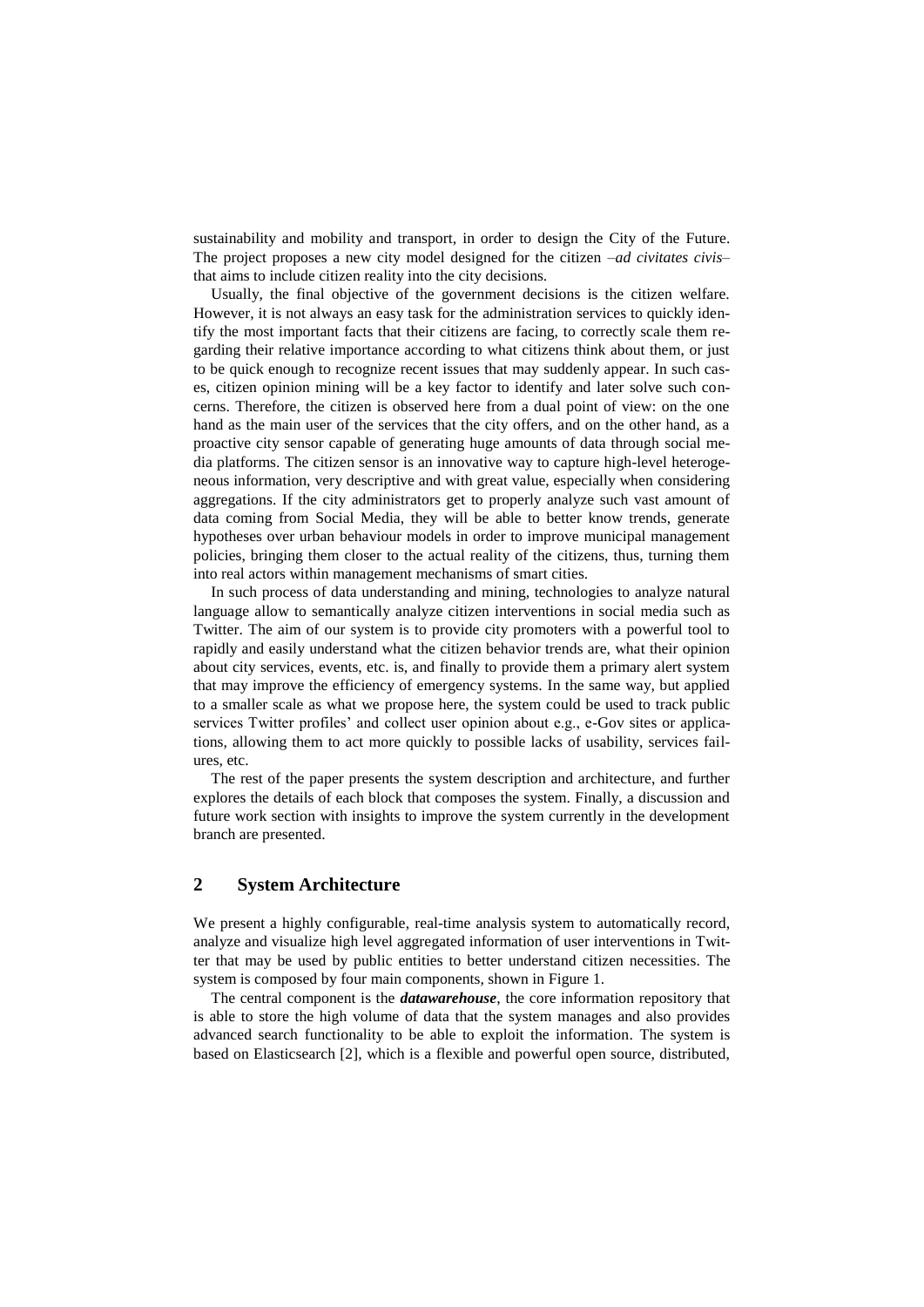real-time search and analytics engine. Its distributed capabilities and the fact that it scales very good when the system grows were key factors in the selection of this architecture. Elasticsearch runs on top of Apache Lucene, so it offers quite complex search capabilities and a scalable and high-performance environment.



**Fig. 1.** System architecture

The second component is composed by a set of concurrent *gatherer* processes, which query the Twitter APIs [\[3\]](#page-8-2) to collect tweets regarding to certain filters. The configuration file defines the query parameters to the Twitter streaming API, allowing to filter tweets by a list of user identifiers, a list of keywords to track (terms, hashtags) and/or a set of geographical bounding boxes to restrict the search.

The third component is composed of a set of concurrent *inquirer* processes, whose task is to annotate the messages using several of our Textalytics Core APIs [\[4\]](#page-8-3). The system is deployed to use the text classification API using two specific models specially designed for this business case (SocialMedia and CitizenSensor, described later), the topics extraction API, which extracts topics such as entities, concepts, money, URI expressions, etc., the sentiment analysis API, which extracts sentiment polarity and also subjectivity and irony indications, and finally, the user demographics API, which currently returns the gender, age and type of the author of the tweet.

Specifically, for each tweet, the system tries to identify the thematic area of the message (energy, transport, economy, politics, social interests…), concepts mentioned (city services, weather...), events to which the text refers (cultural events, soccer matches...), special alert situations (road accidents, fires, street violence, security issues…), and the specific location of the user (a building, means of transport...). This analysis is complemented by an analysis of the sentiment polarity of the message: very positive, positive, negative, very negative and neutral.

An example of an annotated tweet is shown in Figure 2, where a Twitter user alerts from a crash in a public tunnel of the city of Madrid that needed of the presence of the firemen. The system correctly detects that the issue is located in a *public road*, classifies the message in the topic of *Security* in the Citizen Sensor ontology (under *Concepts>Services>Security*) and as *Disasters and accidents* in the general Social Media ontology. Furthermore, it finds out that the entity *Calderón* (soccer stadium nearby) appears in the sentence and also several concepts: *accident*, *tunnel*, *closed*, *firefighter*,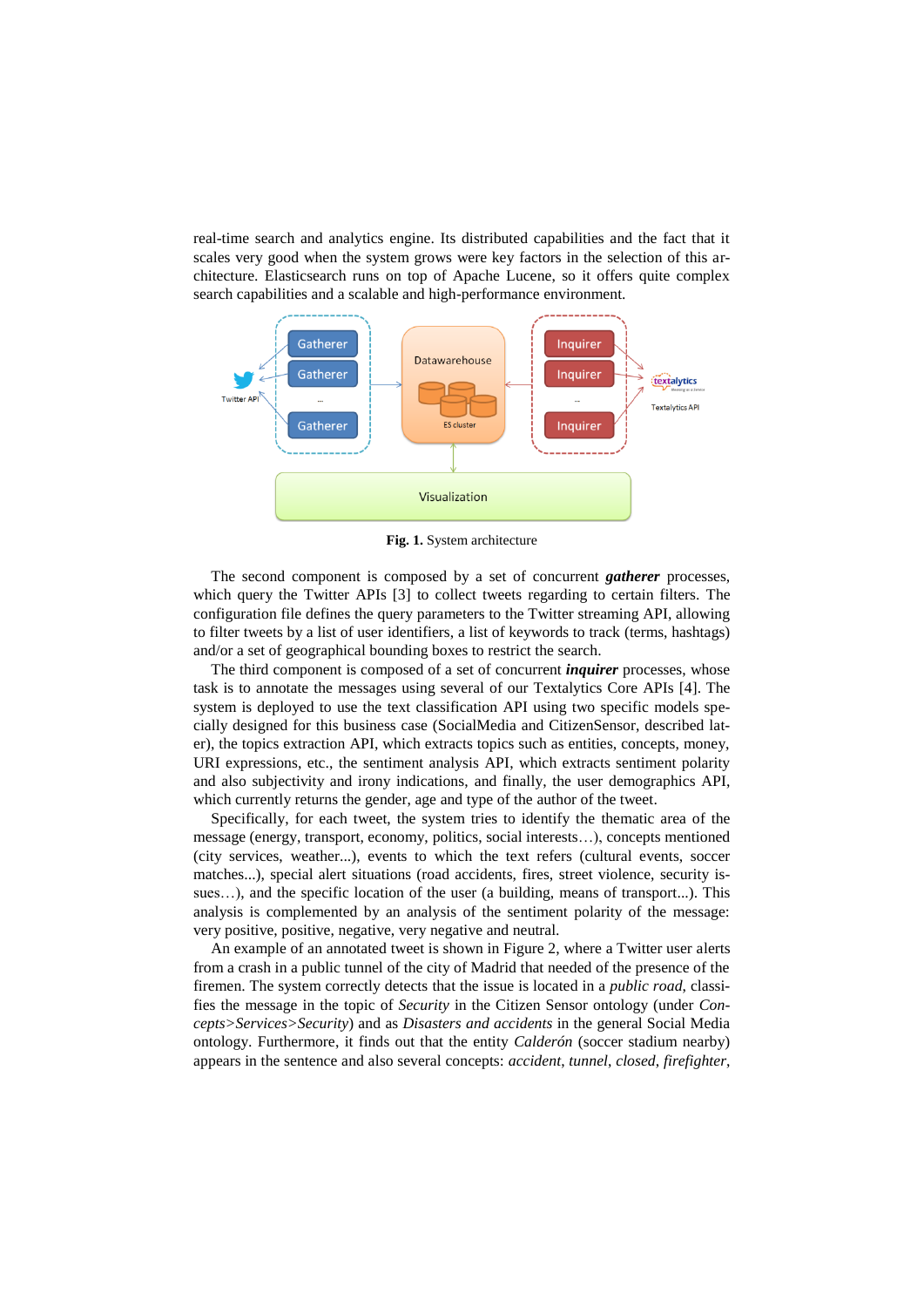*exit*, *lane*, etc. Finally, it detects that it is an objective, non ironic comment with negative polarity written out by a male aged in the range of 35 to 65 years.



**Fig. 2.** Example of a tweet annotated by the system

The semantic annotation task is the highest time consuming task and constitutes most of the times the bottleneck of the system. The inquirer processes annotate the unprocessed messages in descending order of insertion time, so that the most recent information is available first to be able to react to early alerts. If the input rate of messages being indexed in the system is higher than the multi-threaded annotation rate, it is still not possible to access the high-level annotations on real time, but once this peak situation is reversed and the system manages to annotate at a higher rate than the indexing of new documents, it will start annotating the rest unprocessed documents.

Finally, the *visualization component* is used to exploit the annotated data. Several widgets have been developed to present the data, either just for query and reporting or also for data analytics purposes. These visualization modules can be specifically adapted to better match the city needs.

The datawarehouse and the gatherers are obviously language independent, but the inquirer components are strongly dependent on language lexicons and models. Although the text classification engine is itself language independent, classification models (consisting of training text and rules) are developed for a specific language. The topic extraction engine relies on Part-of-Speech and parsing modules specifically designed to build a sentence syntactic tree in a given language. Moreover, the sentiment analysis engine makes use of that syntactic tree and also depends on a lexicon containing polarity units and modifiers for a given language. The user demographics engine is the only module where no information in a given language is used for creating the model. Our initial business case is deployed to analyze data in Spanish, but modules exist for other languages: English, French, Italian, Portuguese and Catalan.

# **3 Semantic Annotation**

Much effort has been invested in the semantic annotation task, specifically focusing on this scenario, tuned to properly deal with the special singularities of this kind of text snippets (tweets) that usually contain misspellings, emoticons, typographic symbols, letter/number homophones, shortenings, contractions, etc.

The inquirer provides several levels of analyses to classify the text with respect to several (customizable) categories of specifically-defined ontologies, identify topics, perform a demographics analysis to get the user age range, gender and whether he/she is a person or an organization, and sentiment analysis of polarity and subjectivity.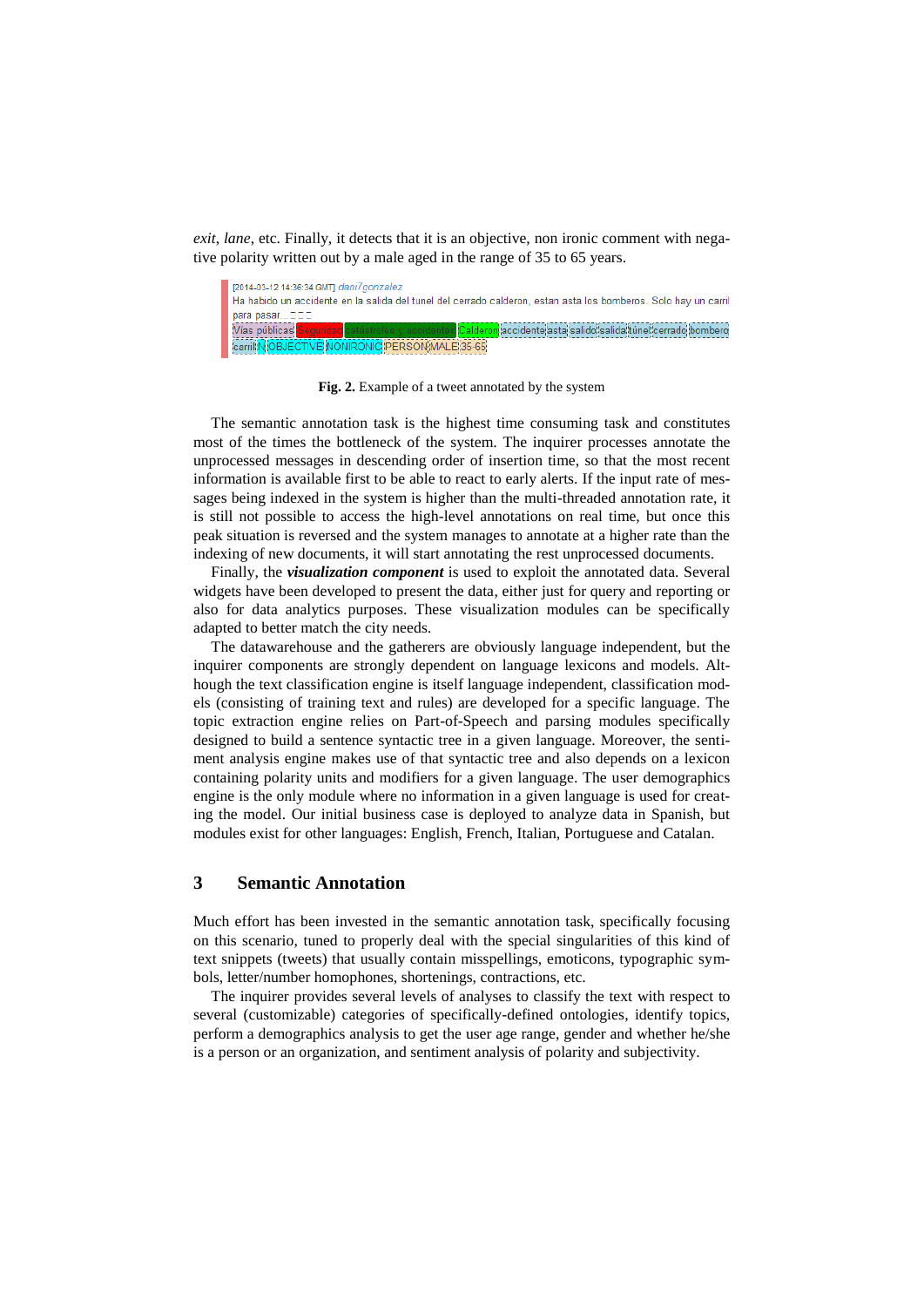All modules have been exhaustively tested and successfully evaluated in various scenarios, both separately and also integrating two or more modules, in actual systems currently in production, and also in different national and international evaluation workshops such as SEPLN [\[5\]](#page-8-4), CLEF [\[6\]](#page-8-5) [\[7\]](#page-8-6), NTCIR [\[8\]](#page-9-0) and SemEval [\[9\]](#page-9-1).

### **3.1 Text Classification**

Another semantic annotation dimension is obtained with an automatic text classification [\[10\]](#page-9-2) according to pre-established categories defined in a model. The algorithm used [\[11\]](#page-9-3) [\[12\]](#page-9-4) combines statistical classification with rule-based filtering, which allows to obtain a high degree of precision for very different environments. Two ontologies were specially designed for this system including concepts and situations that we find relevant to this particular problem; however, the system allows building particular ontologies and classification models for each scenario.

The Social Media ontology defines the general topic classification of the tweet, and contains the first-level categories shown in Figure 3a. The Citizen Sensor ontology, shown in Figure 3b, focuses on features considering the citizen as a sensor.

|                                          |                                  | $rac{1}{2}$                                          |                                    |                  |                                 |  |  |
|------------------------------------------|----------------------------------|------------------------------------------------------|------------------------------------|------------------|---------------------------------|--|--|
|                                          |                                  | Art and culture                                      |                                    |                  |                                 |  |  |
|                                          |                                  | Police and justice<br><b>Disasters and accidents</b> |                                    |                  |                                 |  |  |
|                                          |                                  |                                                      |                                    |                  |                                 |  |  |
|                                          |                                  | Economy and treasury<br>Education                    |                                    |                  |                                 |  |  |
|                                          |                                  |                                                      |                                    |                  |                                 |  |  |
|                                          |                                  | Environment, meteorology and energy                  |                                    |                  |                                 |  |  |
|                                          |                                  | Health                                               |                                    |                  |                                 |  |  |
|                                          |                                  | <b>Social issues</b>                                 |                                    |                  |                                 |  |  |
|                                          |                                  | Work                                                 |                                    |                  |                                 |  |  |
|                                          |                                  |                                                      | Tourism, trips and people movement |                  |                                 |  |  |
|                                          |                                  |                                                      | Leisure, lifestyle and free time   |                  |                                 |  |  |
|                                          |                                  |                                                      |                                    |                  |                                 |  |  |
|                                          |                                  | <b>Religion and creed</b>                            |                                    |                  |                                 |  |  |
|                                          |                                  |                                                      |                                    |                  |                                 |  |  |
|                                          |                                  |                                                      |                                    |                  |                                 |  |  |
| Sport<br>Disturbances, conflicts and war |                                  |                                                      |                                    |                  |                                 |  |  |
|                                          |                                  |                                                      | Greetings and thankfulness         |                  |                                 |  |  |
|                                          |                                  |                                                      |                                    |                  |                                 |  |  |
|                                          |                                  |                                                      |                                    |                  |                                 |  |  |
| <b>Category</b>                          | <b>Subcategory</b>               | <b>Category</b>                                      | <b>Subcategory</b>                 | <b>Category</b>  | <b>Subcategory</b>              |  |  |
|                                          | 010100 Government                |                                                      | 040100 Car crashes                 |                  | 070200 Snowfall / Frost         |  |  |
|                                          | 010200 Education                 | 040000 Accidents                                     | 040200 Plane crashes               |                  | 070300 Heatwave                 |  |  |
|                                          | 010300 Justice                   |                                                      | 040300 Maritime accidents          | 070000 Weather   | 070400 Cold snap                |  |  |
|                                          | 010400 Health service            |                                                      | 040400 Rail accidents              | warnings         | 070500 Storm                    |  |  |
|                                          | 010500 Culture                   |                                                      | 040500 Nuclear accident            |                  | 070600 Hurricane / Tornado      |  |  |
|                                          | 010600 Sport                     |                                                      |                                    |                  | 070700 Wind                     |  |  |
|                                          | 010700 Religion                  |                                                      | 050100 Robbery                     |                  |                                 |  |  |
| 010000 Locations                         | 010800 Commerce                  |                                                      | 050200 Aggression                  |                  | 080100 Traffic congestion       |  |  |
|                                          | 010900 Hotel industry            |                                                      | 050300 Harassment                  |                  | 080200 Public road damage       |  |  |
|                                          | 011000 Outdoor                   |                                                      | 050400 Rape                        | 080000 Incidents | 080300 Interruption of supplies |  |  |
|                                          | 011100 Means of transportation   |                                                      | 050500 Abuse / Mistreat            |                  | 080400 Caution at the beach     |  |  |
|                                          | 011200 Accommodation             |                                                      | 050600 Kidnapping / Disappearances |                  |                                 |  |  |
|                                          | 011300 Social Institution        | 050000 Criminal acts                                 | 050700 Gunfire                     |                  | 090100 Lighting                 |  |  |
|                                          | 011400 Leisure Centre            |                                                      | 050800 Murder                      |                  | 090200 Signposting              |  |  |
|                                          |                                  |                                                      |                                    |                  |                                 |  |  |
|                                          | 011500 Workplace                 |                                                      | 050900 Attempt                     |                  | 090300 Air-conditioning         |  |  |
|                                          |                                  |                                                      | 051000 Drug trafficking            |                  | 090400 Supplies                 |  |  |
|                                          | 020100 Demonstration             |                                                      | 051100 Intelectual property        | 090000 Concepts  | 090500 Services                 |  |  |
|                                          | 020200 Sport events              |                                                      | 051200 Prostitution and Pederasty  |                  | 090600 Acoustic environment     |  |  |
| 020000 Events                            | 020300 Conference and convention |                                                      |                                    |                  | 090700 Odoriferous environment  |  |  |
|                                          | 020400 Cultural events           |                                                      | 060100 Pregnancy and childbirth    |                  | 090800 Environment              |  |  |
|                                          | 020500 Celebrations              |                                                      | 060200 Decease                     |                  | 090900 Quality of life          |  |  |
|                                          |                                  |                                                      | 060300 Suicide                     |                  |                                 |  |  |
| 030000 Disasters                         | 030100 Fire                      |                                                      | 060400 Drug addiction              |                  |                                 |  |  |
|                                          | 030200 Explosion                 |                                                      | 060500 Infarction                  |                  |                                 |  |  |
|                                          | 030300 Landslide                 | 060000 Medical                                       | 060600 Asphyxiation                |                  |                                 |  |  |
|                                          | 030400 Avalanche                 | emergencies                                          | 060700 Intoxication                |                  |                                 |  |  |
|                                          | 030500 Flooding                  |                                                      | 060800 Injury                      |                  |                                 |  |  |
|                                          | 030600 Drought                   |                                                      | 060900 Burn                        |                  |                                 |  |  |
|                                          | 030700 Earthquake                |                                                      | 061000 Fainting                    |                  |                                 |  |  |
|                                          | 030800 Seaquake                  |                                                      | 061100 Epilectic seizure           |                  |                                 |  |  |
|                                          | 030900 Epidemic / Plague         |                                                      | 061200 Electrocution               |                  |                                 |  |  |
|                                          | 031000 Toxic discharge           |                                                      |                                    |                  |                                 |  |  |
|                                          |                                  |                                                      |                                    |                  |                                 |  |  |

Fig. 3. a) Social Media ontology; b) Citizen Sensor ontology (1<sup>st</sup> and 2<sup>nd</sup> level categories)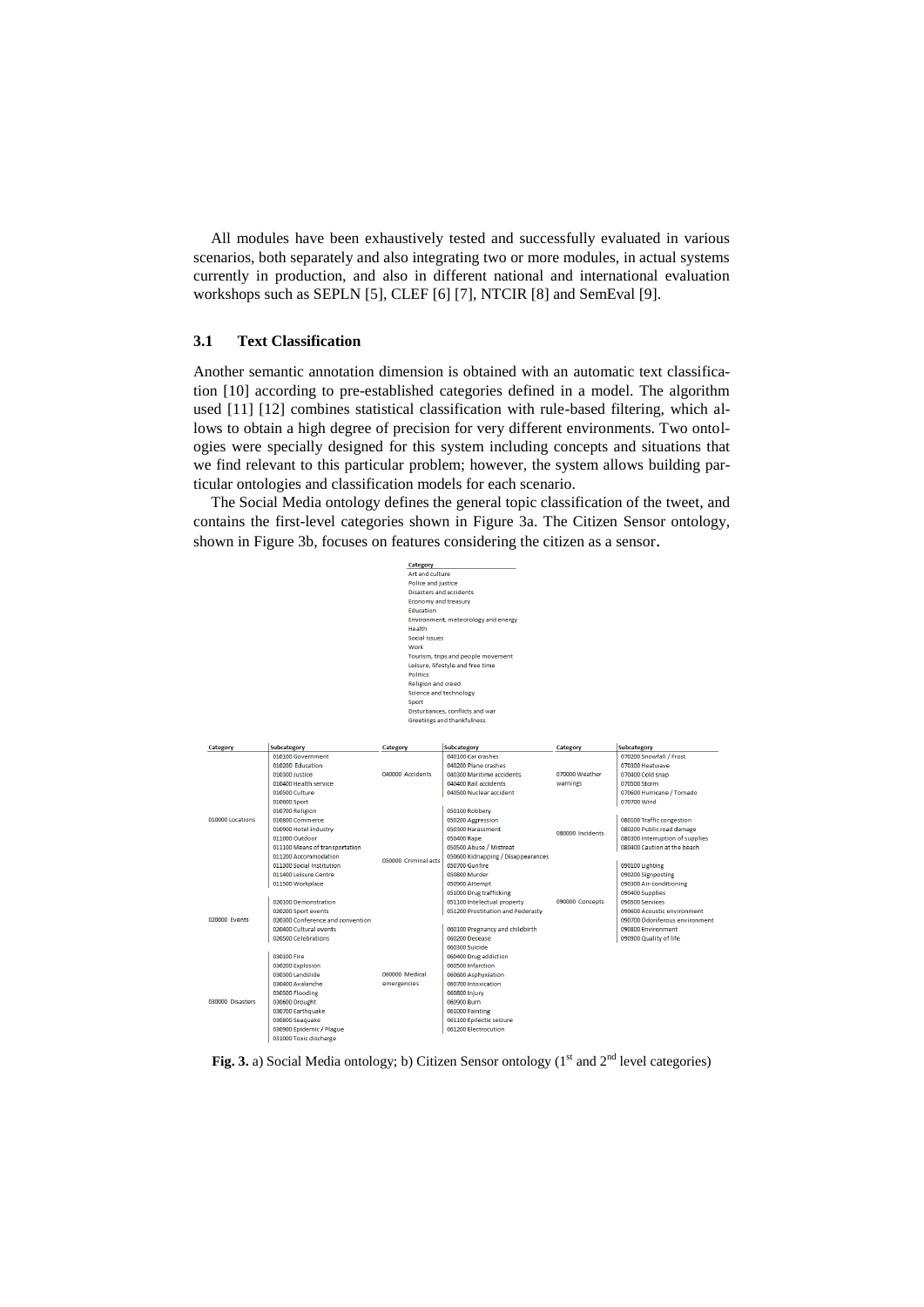#### **3.2 Topics Extraction**

Topics extraction process is carried out by combining a number of complex natural language processing techniques that allow obtaining morphological, syntactic and semantic analyses of a text and using them to identify different types of significant elements. In short, the text is first divided into paragraphs, sentences and tokens, and then each token is lemmatized and tagged with its Part-Of-Speech. A rule-based parser in a series of sequential steps creates the sentence syntactic tree, detecting and tagging the existing coordinated and subordinated clauses, word groups and dependencies among them, and also recognizing named entities and concepts, based on both language resources and also language dependent heuristics (such as [Mr.|Sir|Dr.]+NAME=>PERSON). This process also carries out a disambiguation step for the morphosyntactic and semantic information of each token and also anaphora detection and resolution for sentence interlinking.

Currently the system is able to identify (allowing word inflections, variants and synonyms) the following topic categories: named entities (people, organizations, places, etc.), concepts (significant keywords in the text), time expressions, money expressions and URIs.

#### **3.3 Sentiment Analysis**

The system also includes functionality to perform a detailed multilingual sentiment analysis of texts from different sources. The text provided is analyzed to determine if it expresses a positive/negative/neutral sentiment polarity. First [\[6\]](#page-8-5), the local polarity of the different sentences in the text is identified and the relationship among them is evaluated, resulting in a global polarity value for the whole text. Besides polarity at sentence and global level, natural language processing techniques also detect the polarity associated to both entities and concepts in the text (aspect-based polarity).

Moreover, although perhaps not very useful in this context, the sentiment analysis module can also detect if the text processed is subjective or objective and if it contains irony marks, both at global and sentence level, giving the user additional information about the reliability of the polarity obtained from the sentiment analysis.

### **3.4 User Demographics**

The user demographics analysis module extracts some important demographics (type, gender, age) for a given Twitter user. State-of-the-art information extraction and text classification algorithms are used to guess those facts from his/her login, name and profile description, based on n-grams model, developed using Weka [\[13\]](#page-9-5).

### **4 Visualization**

The visualization is a web interface that allows to easily building complex queries in a structured way, enabling, thus, a versatile filtering of the data and high level visuali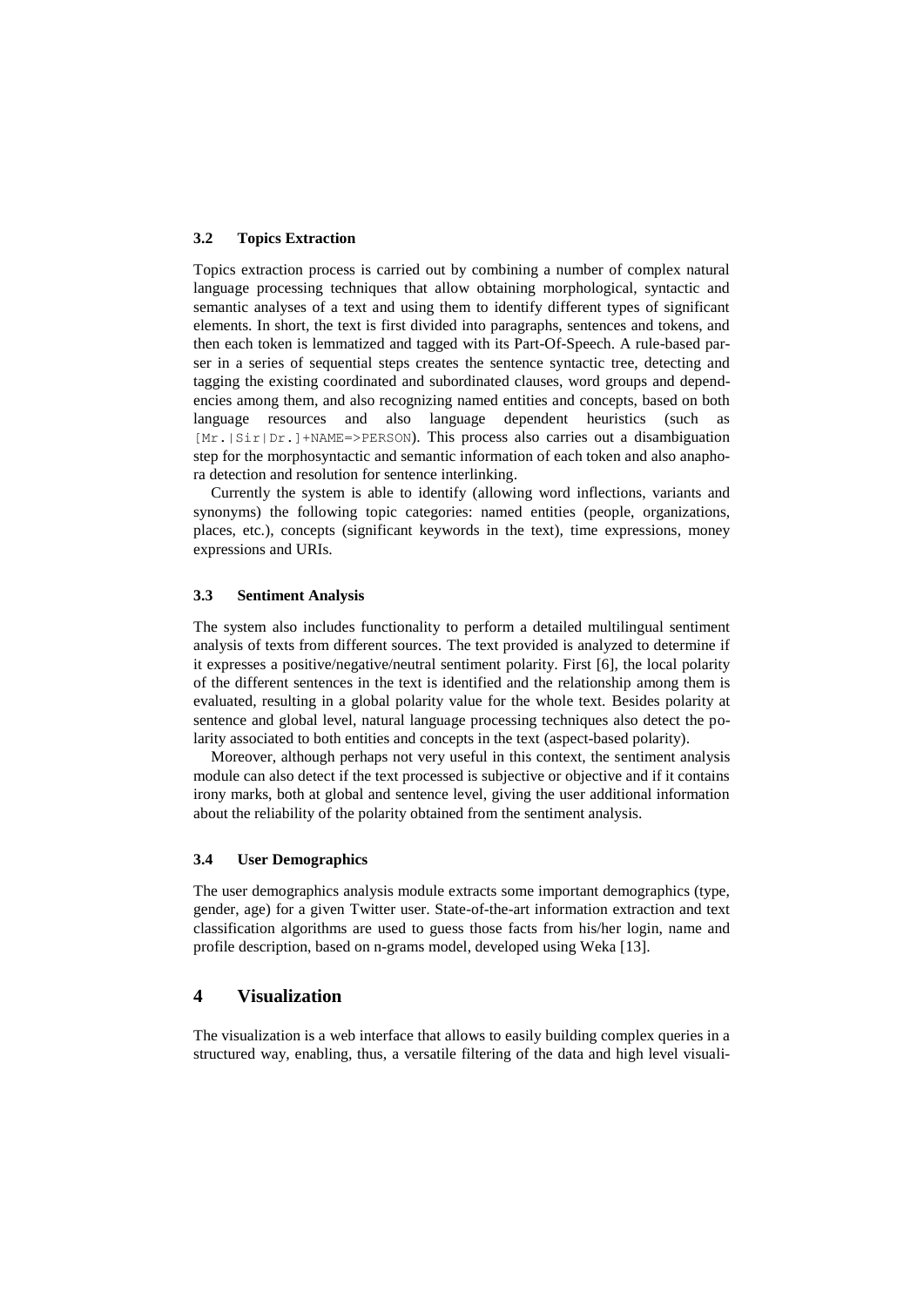zation with the aim to provide the final user with a highly aggregated and condensed information at a first sight. The system is designed to provide both real time analysis and backtracking of previously stored data.

The system console is created defining several elements called widgets, in such a way that the template may be changed between different user cases (different cities and their particular needs) to adapt the system to each community.

Some of the components make use of the Highcharts JavaScript library [\[14\]](#page-9-6) to create intuitive and interactive charts, OpenLayers [\[15\]](#page-9-7) to display maps and geoposition information, as well as self-customized components. The user interface makes use of the capabilities of Elasticsearch, allowing the user to create their own queries by filtering on the semantic tags and aggregating information using its Facets API.

An example of an analysis dashboard using some of the built widgets is shown in next figures. Figure 4 shows filter capabilities, analysis of total number of tweets and alerts as well as last minute tracked tweets and alerts, a timeline tracking the number of tweets and alerts per minute, as well as the number of positive and negative ones.



**Fig. 4.** Dashboard with filters, statistics and timelines

Figure 5 presents several pie charts with user statistics (number of users by age range and gender), global sentiment polarity, and a list of the most frequent alerts, locations and events.



**Fig. 5.** Dashboard with user demographics, sentiment polarity, alerts and events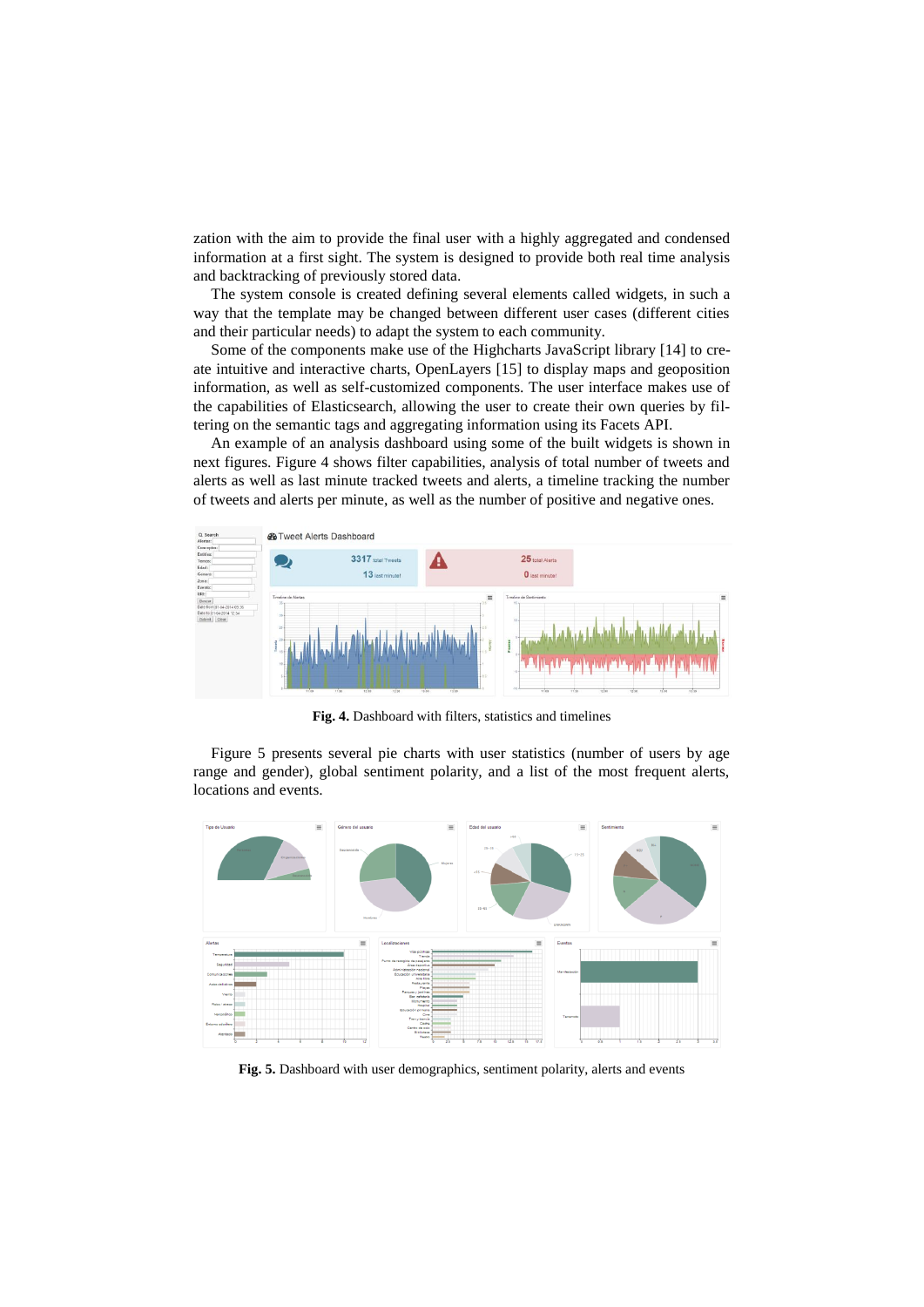The console also displays a map with the locations of the alerts that contained this information and also includes the semantically annotated tweets that match the filtering criteria (Figure 6).



**Fig. 6.** Dashboard with tweets and map

Last, Figure 7 shows some widgets with tag clouds listing the most relevant (by number of appearance) topics, entities, concepts and hashtags.

| 46,16                                                                                                                                                                                   | Topics                                                                                                                                                                                                                                                                                                                                              | <b>A</b> Entities                                                                                                                                                         | Concepts                                                                                                                                                    |
|-----------------------------------------------------------------------------------------------------------------------------------------------------------------------------------------|-----------------------------------------------------------------------------------------------------------------------------------------------------------------------------------------------------------------------------------------------------------------------------------------------------------------------------------------------------|---------------------------------------------------------------------------------------------------------------------------------------------------------------------------|-------------------------------------------------------------------------------------------------------------------------------------------------------------|
| #BLANCO #votambiéntasattato #b<br>Appy #Lagis2014 #VERDE #ExcusanAtsur<br>dasParaNoQuedar #AMARILLO #EnlaBuen<br>#debateUMA#<br>BuenosDias<br>#meteoAla<br>rm#HIMYM#myhyv.<br>debateuma | saludos y<br>agradecimientos superioras<br>untos sociales polica dovers certion y<br>medio ambiente, meteorología y energía miseres y<br>возветна плане узаи у верхничены ОФИС-ВСКОП капла у<br><b>In trabajo salud</b> policia y justicia $\text{a}$ rte<br>V Cultura ocio, estilo de vida y tiempo<br>libre religión y credos economía y finanzas | Málaga<br>MARINE Blanco Hang Ole Semana<br>Santa <i>vincence</i> Abril un Real Club<br>Deportivo<br>Málaga España Aye bos Zaragoza Yera Teter Tio pero no<br>$\mathbf{r}$ | expedients de regulación de<br>ensity clase these munde cercona final sees nito gente C<br>ia kehin  https://statis SUITESte madre<br>sanas felicitad  CBSB |

**Fig. 7.** Dashboard with tag clouds of topics, entities, concepts and hashtags

# **5 Discussion and Future Work**

In this work a real time semantic annotation engine for Twitter data with datawarehouse capabilities and a search engine for backtracking and later data analytics has been described. The system allows community promoters to more quickly react to specific events that may happen (catastrophes, accidents, traffic congestion, etc.), react to people feelings and detect which initiatives are more likely to be improving quality of life for their citizens, to detect the topics that are worrying the citizens... Thus, it will increase the degree of engagement of the smart cities that use the system with their citizens.

Currently the system in beta-testing process, adapting the interfaces, fine-tuning the different modules and removing noise in the annotations. The system will be deployed in different scenarios in a short or medium term. There are several business cases under negotiation. The first scenario is to build a city console for a local administration to be able to analyze in real-time the behavior and topics of interest of the citizens, with two components: a private console, internal for the city services, and a public console, a dashboard with attractive, summarized, non-confidential information to be projected or displayed at selected public locations of the city (town hall, librar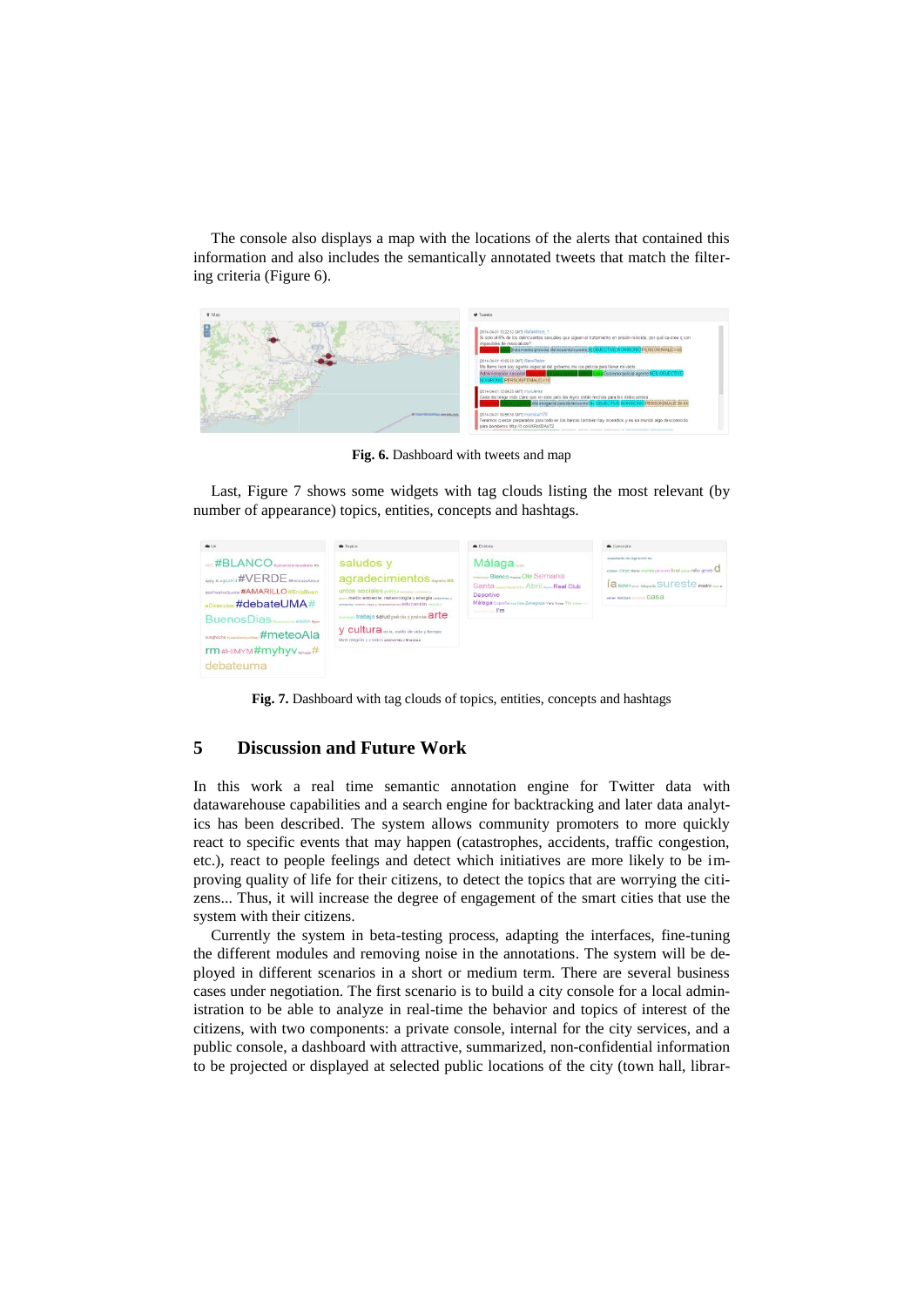ies, museums) or even in a LED video wall in a populous square in downtown, to engage citizens with these technologies and also promotion. The second scenario is to focus on emergencies services, providing early detection of security-related issues.

Regarding the technology, the storage capabilities of the system allow not only to analyze real time data, giving a snapshot of the current city state, but also to apply data mining algorithms to the stored data in order to better understand particularities of the population, clustering and profiling of the different groups that form the city environment, compare the singularities of the different detected clusters, etc. Currently, steps to further explore this path are being taken: city mobility analysis (how, when, why people move from one place to another), relevant topics analyzed at neighbourhood level, city reputation and brand personality, etc.

Finally, the same approach that has being used analyzing Twitter data will be used with other sources of information. The gatherer will be extended to capture data from other sources like other social network like Facebook, LinkedIn (in smart-city related groups), Tuenti, or other social sites such as YouTube, Flickr, Pinterest, etc. In addition, we want to better adapt our core models for NLP to the special features that Social Networks language introduce.

**Acknowledgements.** This work has been supported by several Spanish R&D projects: Ciudad2020: Hacia un nuevo modelo de ciudad inteligente sostenible (INNPRONTA IPT-20111006), MA2VICMR: Improving the access, analysis and visibility of the multilingual and multimedia information in web for the Region of Madrid (S2009/TIC-1542) and MULTIMEDICA: Multilingual Information Extraction in Health domain and application to scientific and informative documents (TIN2010-20644-C03-01).

### **References**

- <span id="page-8-0"></span>1. Ciudad 2020 - Hacia un nuevo modelo de ciudad inteligente sostenible. Website. http://innprontaciudad2020.es.
- <span id="page-8-1"></span>2. Elasticsearch.org. Open Source Distributed Real Time Search & Analytics. http://www.elasticsearch.org
- <span id="page-8-2"></span>3. Twitter REST API v1.1. <https://dev.twitter.com/docs/api/1.1>
- <span id="page-8-3"></span>4. Textalytics API. [http://textalytics.com](http://textalytics.com/)
- <span id="page-8-4"></span>5. Díaz Esteban, A., I. Alegría, and J. Villena-Román (eds). Proceedings of the TASS workshop at SEPLN 2013. *Actas del XXIX Congreso de la Sociedad Española de Procesamiento de Lenguaje Natural*. IV Congreso Español de Informática. 17-20 September 2013, Madrid, Spain.
- <span id="page-8-5"></span>6. Villena-Román, J., S. Lana-Serrano, C. Moreno-García, J. García-Morera, and J.C. González-Cristóbal. 2012. DAEDALUS at RepLab 2012: Polarity Classification and Filtering on Twitter Data*. CLEF 2012 Labs and Workshop Notebook Papers*, Rome, Italy, September 2012.
- <span id="page-8-6"></span>7. Villena-Román, J., and S. Lana-Serrano. MIRACLE at VideoCLEF 2008: Topic Identification and Keyframe Extraction in Dual Language Videos. 2009. *Evaluating Systems for Multilingual and Multimodal Information Access. 9th Workshop of the Cross-Language*